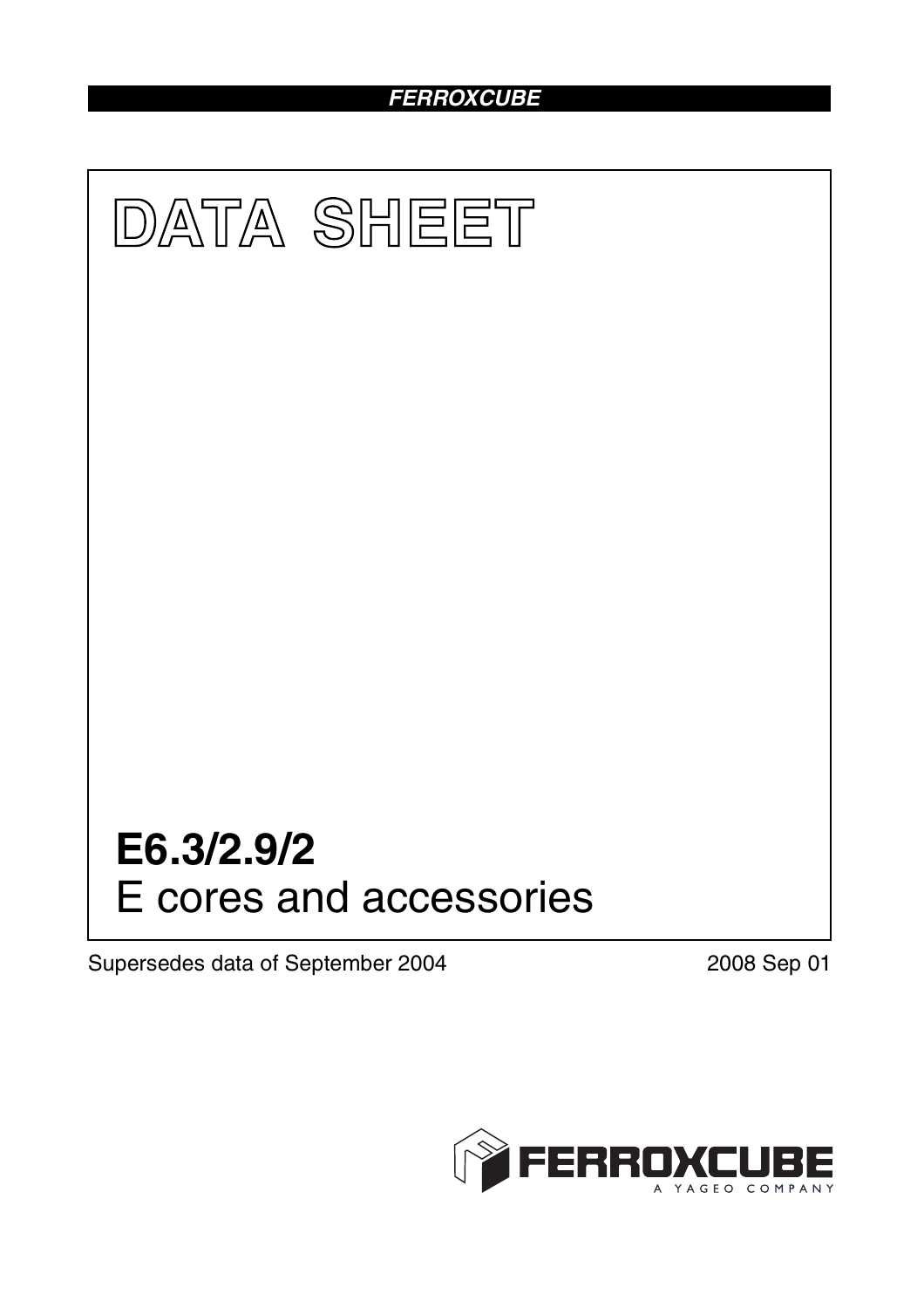#### **CORE SETS**

### **Effective core parameters**

| <b>SYMBOL</b>             | <b>PARAMETER</b>  | <b>VALUE</b>   | <b>UNIT</b>     |
|---------------------------|-------------------|----------------|-----------------|
| $\Sigma(I/A)$             | core factor (C1)  | 3.67           | $mm-1$          |
| $V_{\rm e}$               | effective volume  | 40.6           | mm <sup>3</sup> |
| $\mathsf{l}_{\mathsf{e}}$ | effective length  | 12.2           | mm              |
| $A_{\rm e}$               | effective area    | 3.3            | mm <sup>2</sup> |
| <b>\</b> min              | minimum area      | 2.6            | mm <sup>2</sup> |
| m                         | mass of core half | $\approx 0.12$ | g               |



#### **Core halves for general purpose transformers and power applications**

Clamping force for  $A_L$  measurements,  $5 \pm 2 N$ .

| <b>GRADE</b>           | $A_L$<br>(nH) | μ <sub>e</sub> | <b>AIR GAP</b><br>$(\mu m)$ | <b>TYPE NUMBER</b> |
|------------------------|---------------|----------------|-----------------------------|--------------------|
| 3C96<br>des            | $380 + 25%$   | $\approx$ 1110 | $\approx 0$                 | E6.3/2.9/2-3C96    |
| 3F <sub>3</sub>        | $360 + 25%$   | $\approx$ 1050 | $\approx 0$                 | E6.3/2.9/2-3F3     |
| 3F35<br>des            | $300 + 25%$   | $\approx 875$  | $\approx 0$                 | E6.3/2.9/2-3F35    |
| 3F <sub>4</sub><br>des | $225 + 25%$   | $\approx 660$  | $\approx 0$                 | E6.3/2.9/2-3F4     |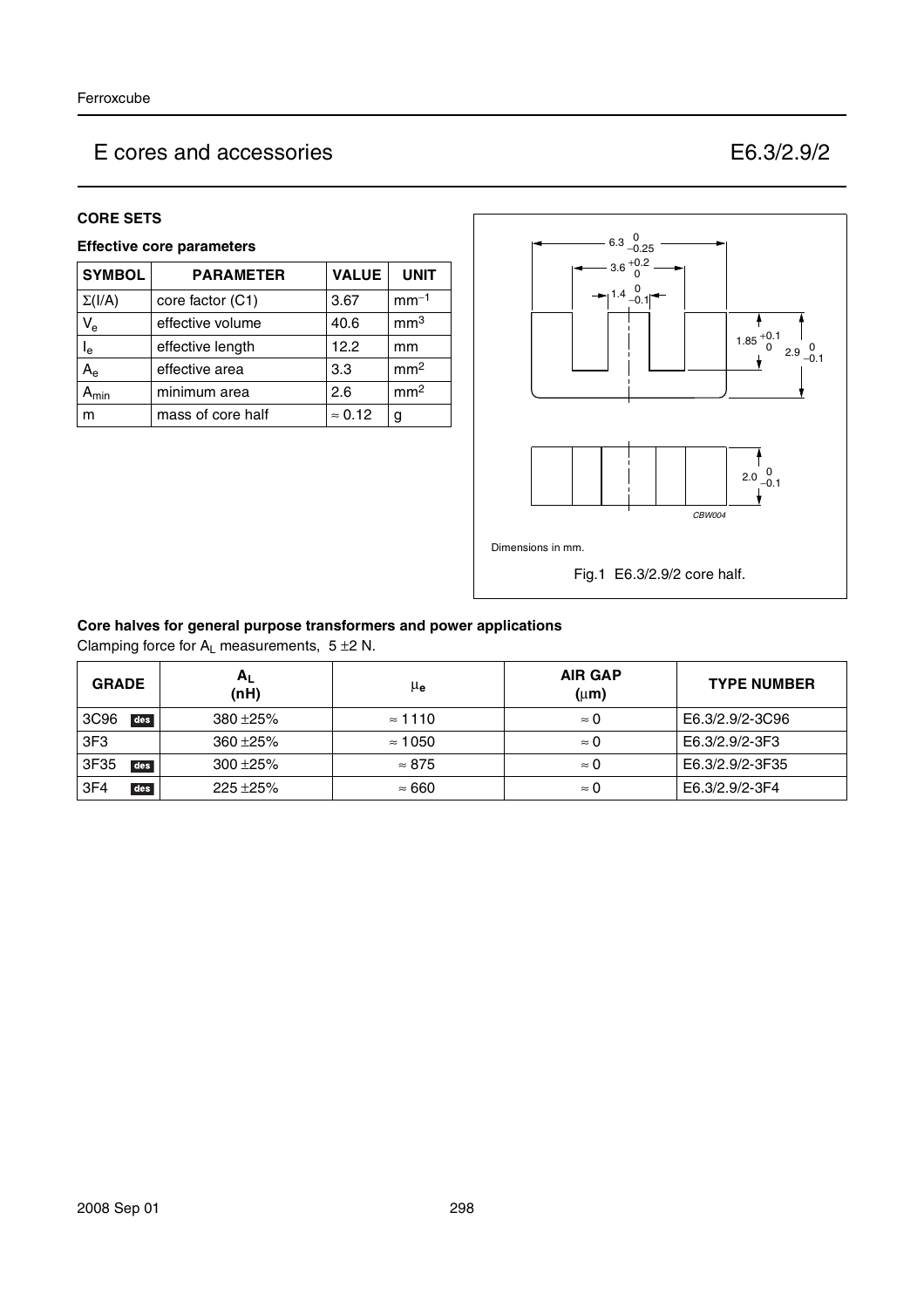### **Properties of core sets under power conditions**

|                  | B (mT) at                                       | CORE LOSS (W) at                                |                                                 |                                                |  |
|------------------|-------------------------------------------------|-------------------------------------------------|-------------------------------------------------|------------------------------------------------|--|
| <b>GRADE</b>     | $H = 250$ A/m;<br>$f = 25$ kHz;<br>$T = 100 °C$ | $f = 100$ kHz;<br>$B = 100$ mT;<br>$T = 100 °C$ | $f = 100$ kHz;<br>$B = 200$ mT;<br>$T = 100 °C$ | $f = 400$ kHz;<br>$B = 50$ mT;<br>$T = 100 °C$ |  |
| 3C <sub>96</sub> | $\geq$ 340                                      | $\leq 0.003$                                    | $\leq 0.02$                                     | $\leq 0.008$                                   |  |
| 3F <sub>3</sub>  | $\geq$ 300                                      | $\leq 0.007$                                    |                                                 | $\leq 0.01$                                    |  |
| 3F35             | $\geq$ 300                                      |                                                 |                                                 | $\leq 0.004$                                   |  |
| 3F <sub>4</sub>  | $\geq$ 250                                      |                                                 |                                                 |                                                |  |

## **Properties of core sets under power conditions (continued)**

|                 | $B(mT)$ at                                    | CORE LOSS (W) at                               |                                               |                                              |                                                     |  |
|-----------------|-----------------------------------------------|------------------------------------------------|-----------------------------------------------|----------------------------------------------|-----------------------------------------------------|--|
| <b>GRADE</b>    | $H = 250$ A/m;<br>f = 25 kHz;<br>$T = 100 °C$ | $f = 500$ kHz;<br>$B = 50$ mT;<br>$T = 100 °C$ | f = 500 kHz;<br>$B = 100$ mT;<br>$T = 100 °C$ | $f = 1$ MHz;<br>$B = 30$ mT;<br>$T = 100 °C$ | $f = 3 MHz$ ;<br>$\hat{B} = 10$ mT;<br>$T = 100 °C$ |  |
| 3C96            | $\geq$ 340                                    | $\leq 0.015$                                   |                                               |                                              |                                                     |  |
| 3F <sub>3</sub> | $\geq$ 300                                    |                                                |                                               |                                              |                                                     |  |
| 3F35            | $\geq$ 300                                    | $\leq 0.005$                                   | $\leq 0.045$                                  |                                              |                                                     |  |
| 3F4             | $\geq$ 250                                    |                                                | -                                             | $\leq 0.012$                                 | $\leq 0.019$                                        |  |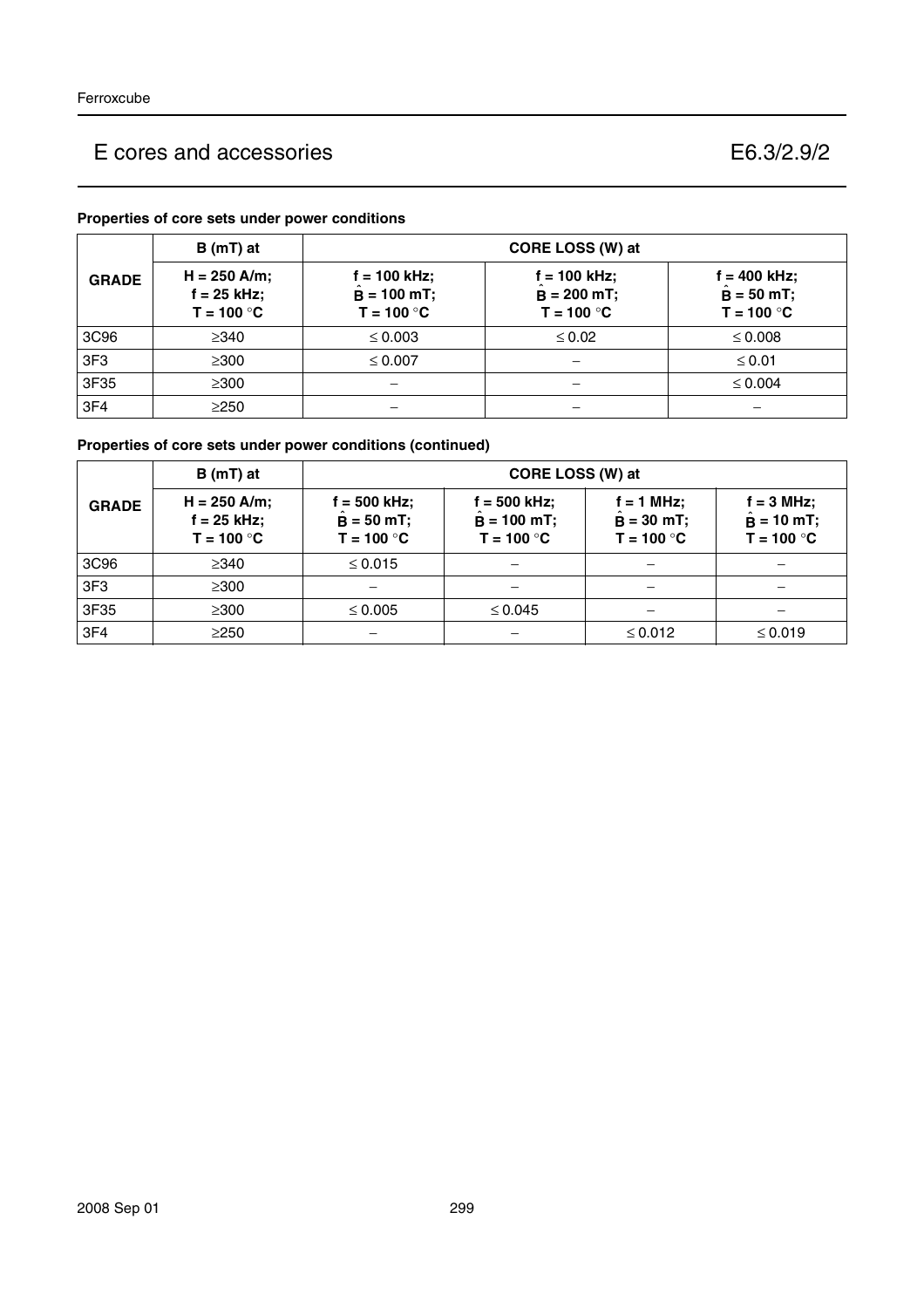### **COIL FORMERS**

### **General data**

| <b>PARAMETER</b>              | <b>SPECIFICATION</b>                                                                                                       |
|-------------------------------|----------------------------------------------------------------------------------------------------------------------------|
| l Coil former material        | liquid crystal polymer (LCP), glass reinforced, flame retardant in accordance with<br>"UL 94V-0"; UL file number E54705(M) |
| l Pin material                | copper-tin alloy (CuSn), tin (Sn) plated                                                                                   |
| Maximum operating temperature | 155 °C, <i>"IEC 60085"</i> , class F                                                                                       |
| Resistance to soldering heat  | "IEC 60068-2-20", Part 2, Test Tb, method 1B: 350 °C, 3.5 s                                                                |
| Solderability                 | "IEC 60068-2-20", Part 2, Test Ta, method 1: 235 °C, 2 s                                                                   |



#### **Winding data and area product for E6.3/2.9/2 coil former (SMD) with 6 solder pads**

| <b>NUMBER OF</b><br><b>SECTIONS</b> | <b>WINDING</b><br><b>AREA</b><br>(mm <sup>2</sup> ) | <b>MINIMUM</b><br><b>WINDING</b><br><b>WIDTH</b><br>(mm) | <b>AVERAGE</b><br><b>LENGTH OF</b><br><b>TURN</b><br>(mm) | <b>AREA</b><br><b>PRODUCT</b><br>Ae x Aw<br>$\textsf{(mm}^4)$ | <b>TYPE NUMBER</b>  |
|-------------------------------------|-----------------------------------------------------|----------------------------------------------------------|-----------------------------------------------------------|---------------------------------------------------------------|---------------------|
|                                     | 1.62                                                | 2.7                                                      | 12.8                                                      | 5.35                                                          | CPHS-E6.3/2-1S-4P-Z |
|                                     | 1.62                                                | 2.7                                                      | 12.8                                                      | 5.35                                                          | CPHS-E6.3/2-1S-6P-Z |
| 2                                   | $2 \times 0.45$                                     | $2 \times 0.75$                                          | 12.8                                                      | $2 \times 1.49$                                               | CPHS-E6.3/2-2S-4P-Z |
| 2                                   | $2 \times 0.45$                                     | $2 \times 0.75$                                          | 12.8                                                      | $2 \times 1.49$                                               | CPHS-E6.3/2-2S-6P-Z |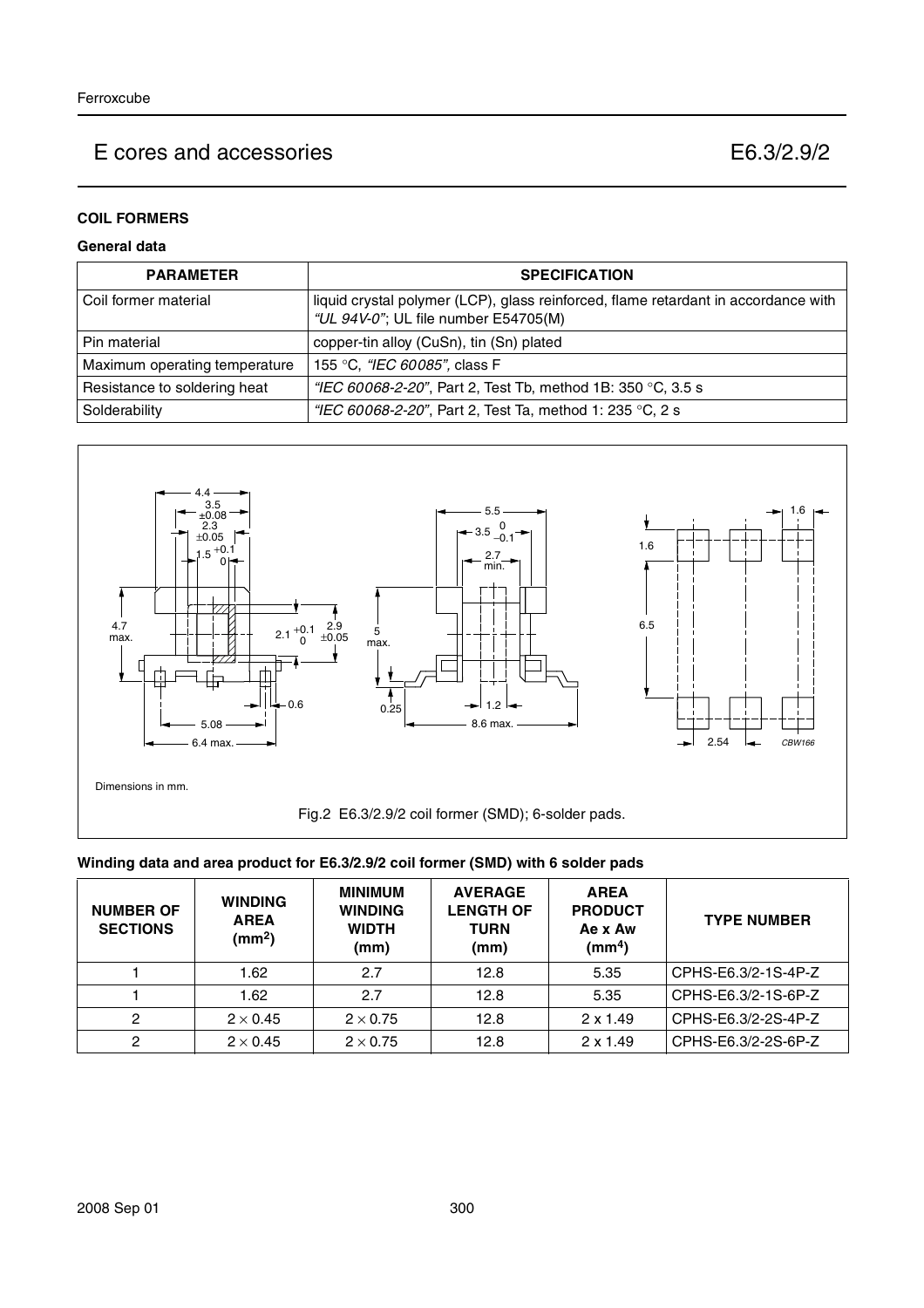#### **MOUNTING PARTS**

#### **General data for mounting parts**

| TEM   | <b>REMARKS</b>               | <b>FIGURE</b> | <b>TYPE NUMBER</b> |
|-------|------------------------------|---------------|--------------------|
| Cover | liquid crystal polymer (LCP) |               | OV-E6.3/2          |

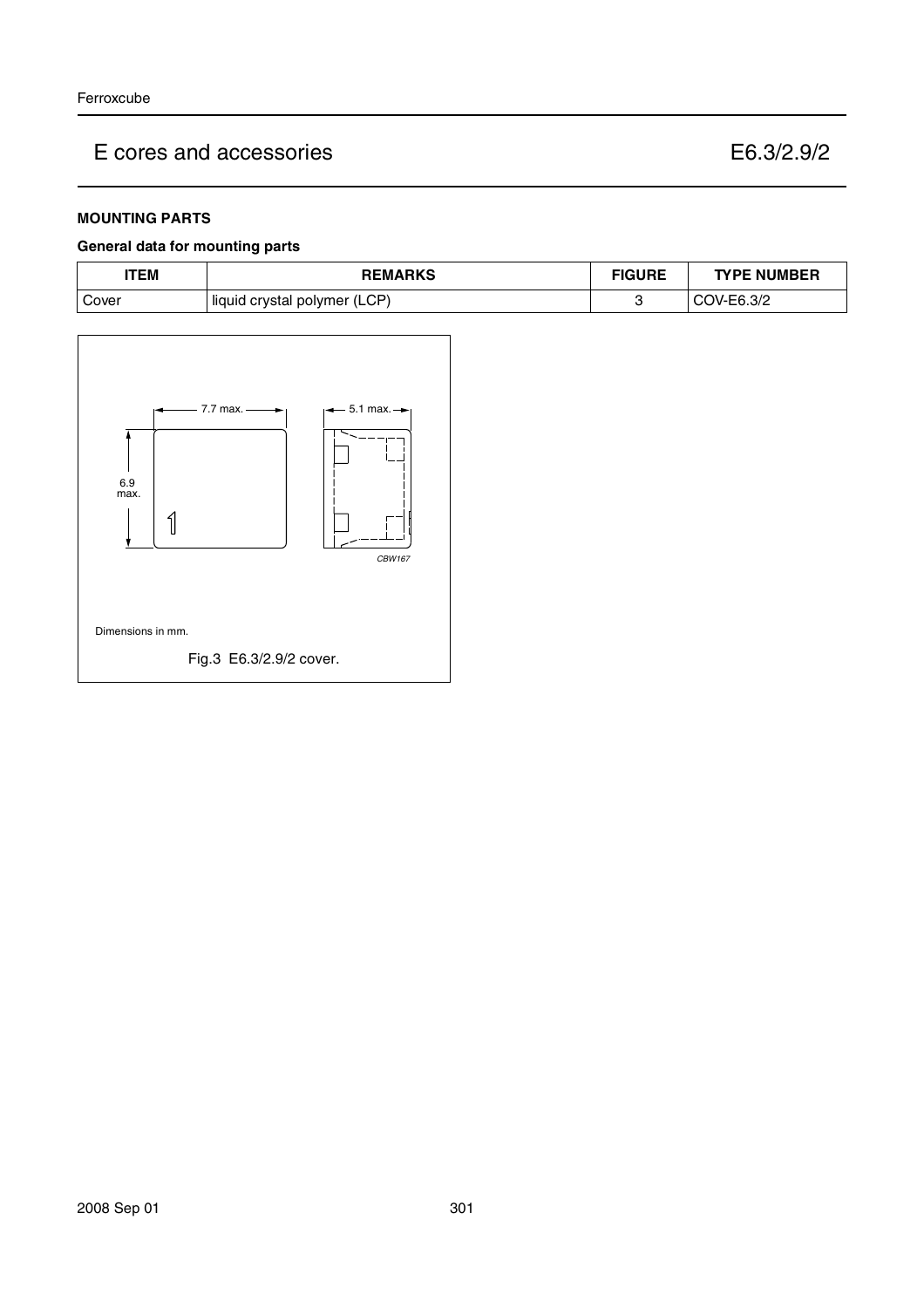### **BLISTER TAPE AND REEL DIMENSIONS**



|  | <b>Table 1</b> Physical dimensions of blister tape; see Fig.4 |  |
|--|---------------------------------------------------------------|--|
|--|---------------------------------------------------------------|--|

| <b>SIZE</b>    | <b>DIMENSIONS</b><br>(mm) |
|----------------|---------------------------|
| A <sub>0</sub> | $3.2 \pm 0.1$             |
| $B_0$          | $6.6 \pm 0.1$             |
| $K_0$          | $2.1 \pm 0.1$             |
| T              | $0.25 \pm 0.05$           |
| W              | $12.0 \pm 0.3$            |
| E.             | $1.75 \pm 0.1$            |
| F              | $5.5 \pm 0.05$            |
| $D_0$          | $1.5 + 0.1$               |
| $D_1$          | $\geq 1.5$                |
| $P_0$          | $4.0 \pm 0.1$             |
| $P_1$          | $8.0 \pm 0.1$             |
| P <sub>2</sub> | $2.0 \pm 0.1$             |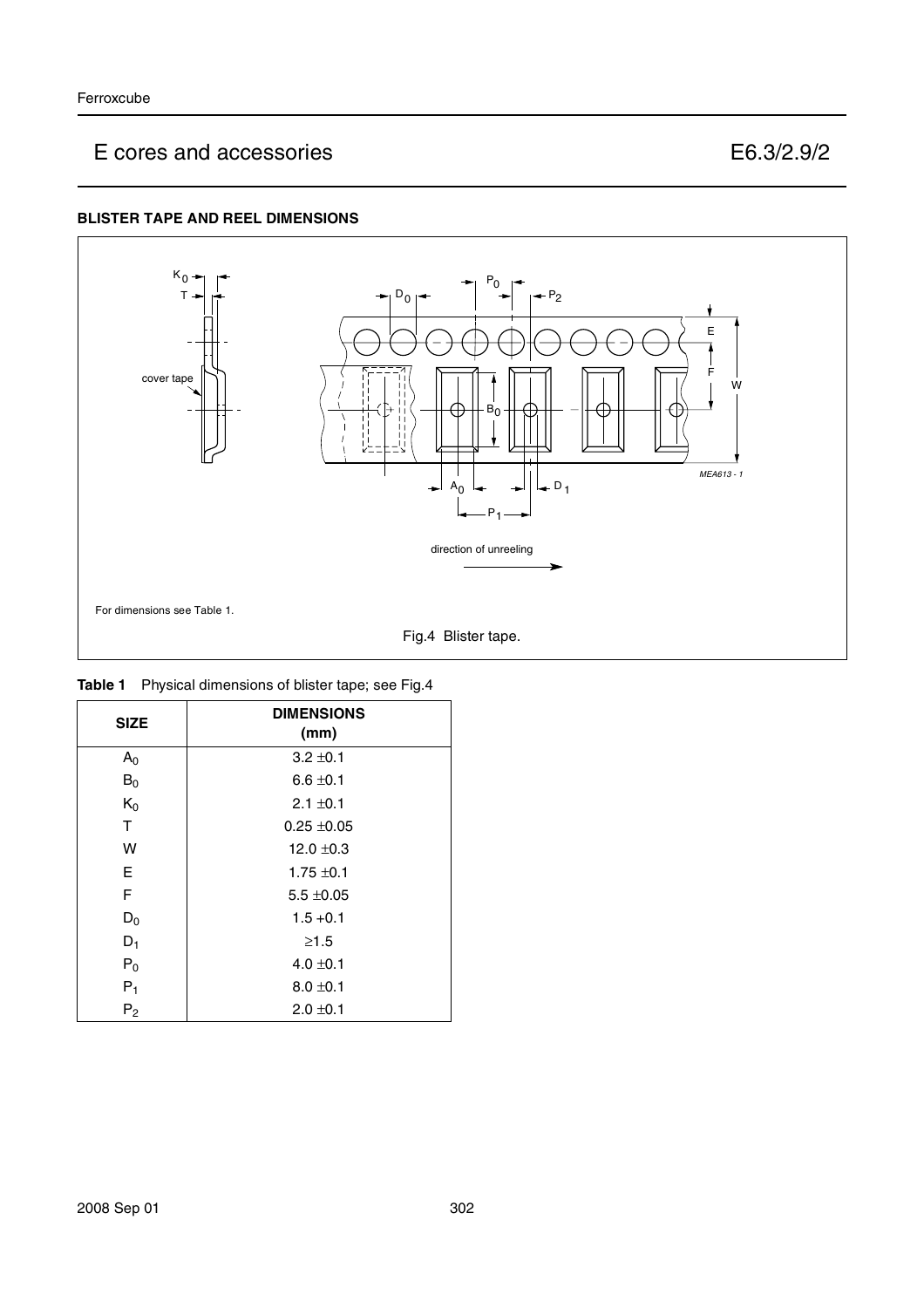

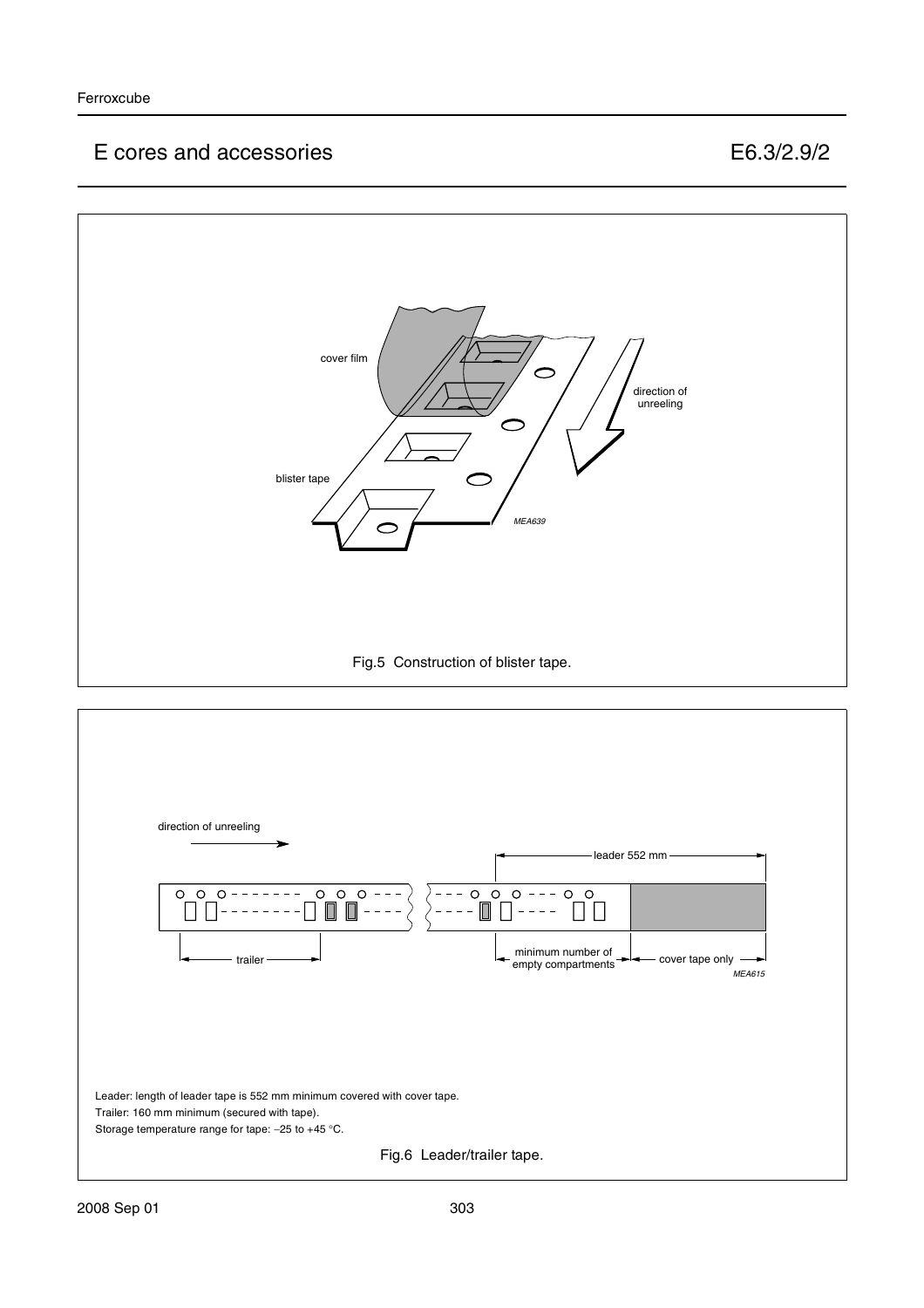

### Table 2 Reel dimensions; see Fig.7

| <b>SIZE</b> | <b>DIMENSIONS (mm)</b> |           |      |                |
|-------------|------------------------|-----------|------|----------------|
|             | Ē                      | N         | W    | W <sub>2</sub> |
| 12          | 330                    | $100 + 5$ | 12.4 | ≤16.4          |